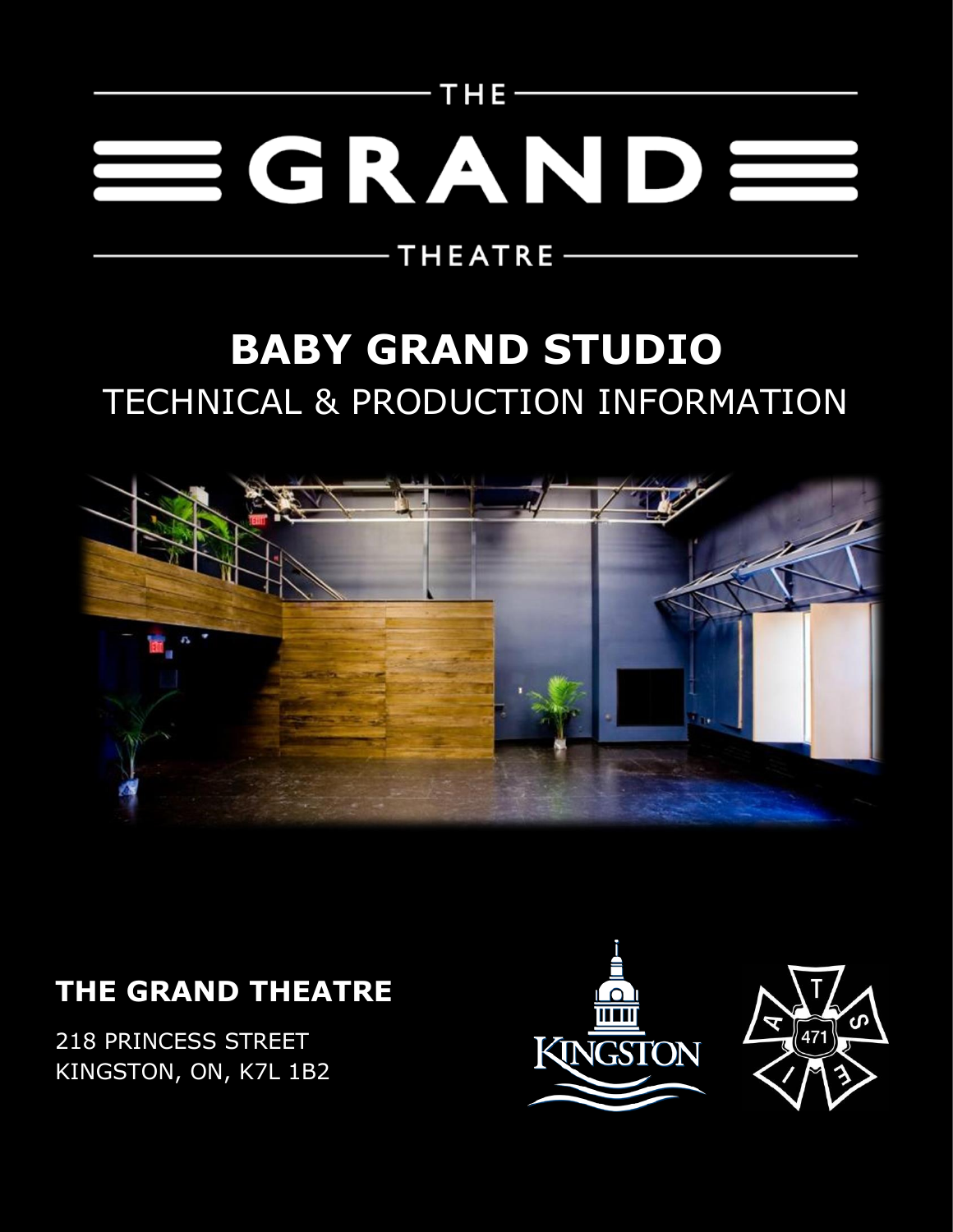#### **Table of Contents:**

## **Contact Information:**

| General                               | 613-546-4465 |                                    |
|---------------------------------------|--------------|------------------------------------|
| Box Office                            | 613-530-2050 |                                    |
| Fax                                   | 613-545-7890 |                                    |
| General Manager, Dianne Zemba         |              | X 1139 dzemba@cityofkingston.ca    |
| Production Supervisor, Larry Stafford |              | X 1147 Istafford@cityofkingston.ca |
| Production Supervisor, Jon Hayter     |              | X 1134 jhayter@cityofkingston.ca   |
| Operations Supervisor, Keith MacVicar |              | X 1144 kmacvicar@cityofkingston.ca |
| Box Office Coordinator, Rebecca Brown |              | X 1138 rbrown@cityofkingston.ca    |

#### **[www.kingstongrand.ca](http://www.kingstongrand.ca/)**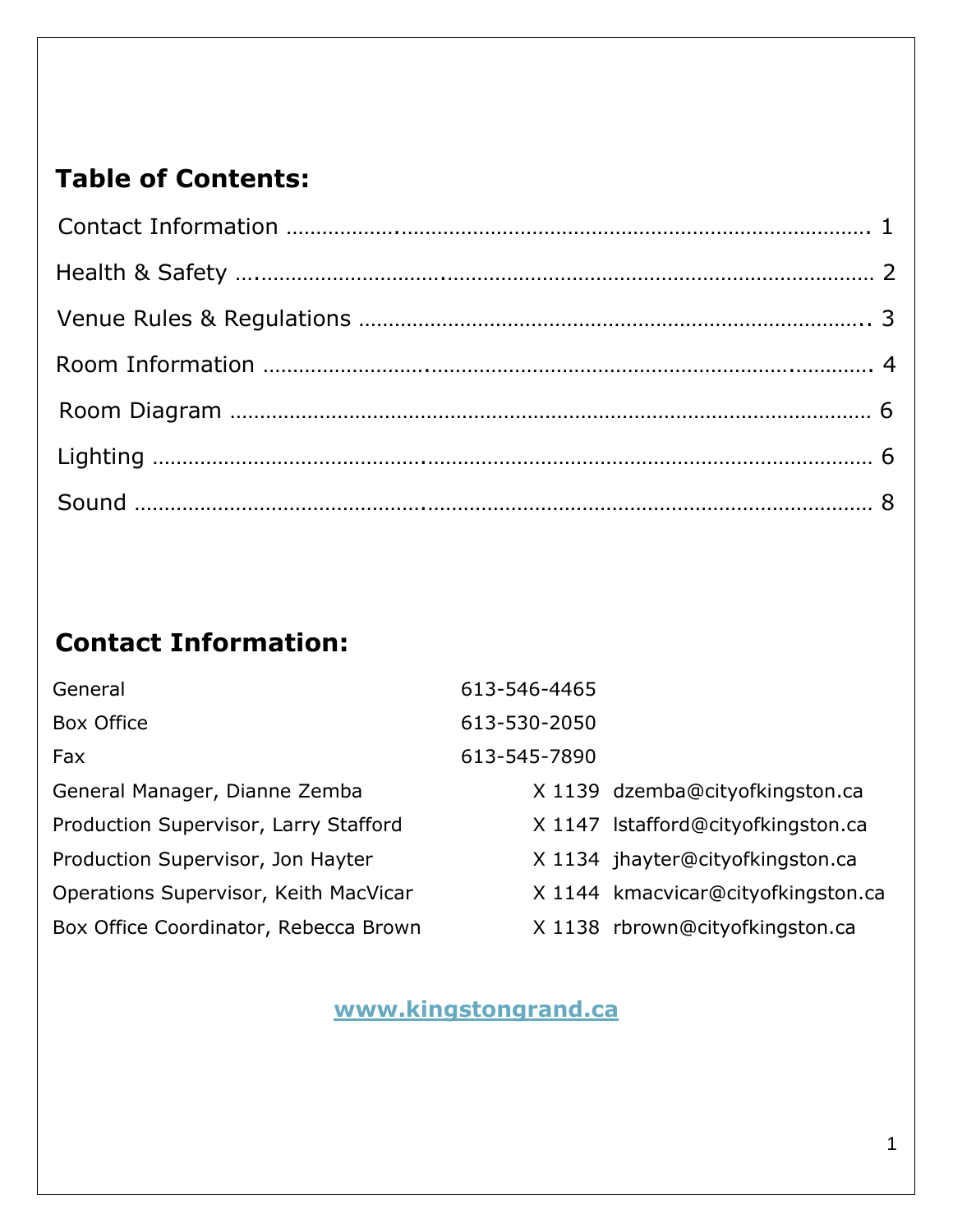# **Health & Safety**

The Grand Theatre is committed to following and promoting industry-related safety guidelines, in accordance the Ontario Occupational Health and Safety Act. It is our expectation that all workers, local or visiting, will comply with all regulations and policies of The Grand Theatre pertaining to Health and Safety.

During all load-ins, set-ups, lighting hangs, lighting focus sessions, load-outs and strikes, the following personal protective equipment **must be worn** by any person working in the *Baby Grand Studio*.

- CSA Approved Type I or II Hard Hat
	- o Section 22 Construction Regulations (OH&S Act)
- CSA Approved Grade I (Green Triangle) Protective Footwear
	- o Section 23 Construction Regulations (OH&S Act)

In all other situations where a worker may be exposed to the hazard of a head or foot injury, head or foot protection **must be worn** appropriate in the circumstances.

o Sections 80 and 82 - Industrial Regulations (OH&S Act)

The Occupational Health and Safety Act is available online here: <https://www.ontario.ca/laws/statute/90o01>

#### **Failure to comply with these rules and regulations may result in an eviction from the stage.**

Please contact a Production Supervisor for full policies and procedures pertaining to health and safety or if you have any questions or concerns.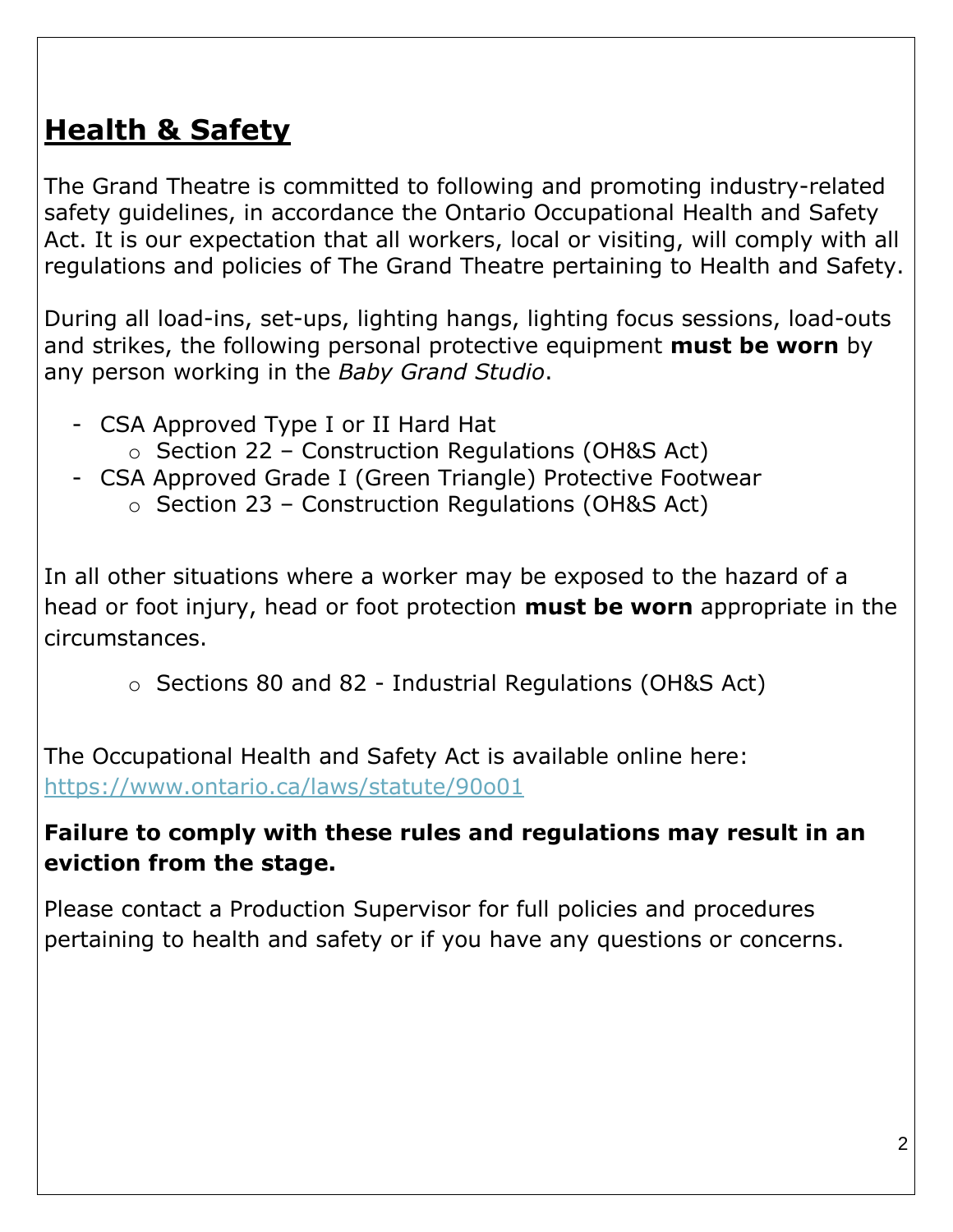# **Venue Rules and Regulations**

# *No Smoking*

In accordance with the City of Kingston Bylaw (2002-23), smoking is not permitted anywhere on Grand Theatre or public property, or within 9 meters of theatre entrances and exits. This includes any form of e-cigarettes or vaporizers. Any fines incurred will be the responsibility of the client / renter.

# *Pyrotechnics, Open Flame and Firearms*

The use of pyrotechnics or open flame is not permitted in the Baby Grand.

All firearms, including replica firearms, used at the Baby Grand must be handled in accordance with Federal legislation.

#### *Atmospheric Effects*

The use of Haze, Smoke, or Fog effects is not permitted in the Baby Grand.

## *Union Affiliation*

Technical Staff: I.A.T.S.E 471

Minimum 3 hour call for one technician (per rental period). Additional crew and hours available upon request. 72 hours minimum notice required.

Front of House, Box office and Bar Staff are members of and operate under the jurisdiction of CUPE Local 109.

Ushers and merchandise sellers are volunteers.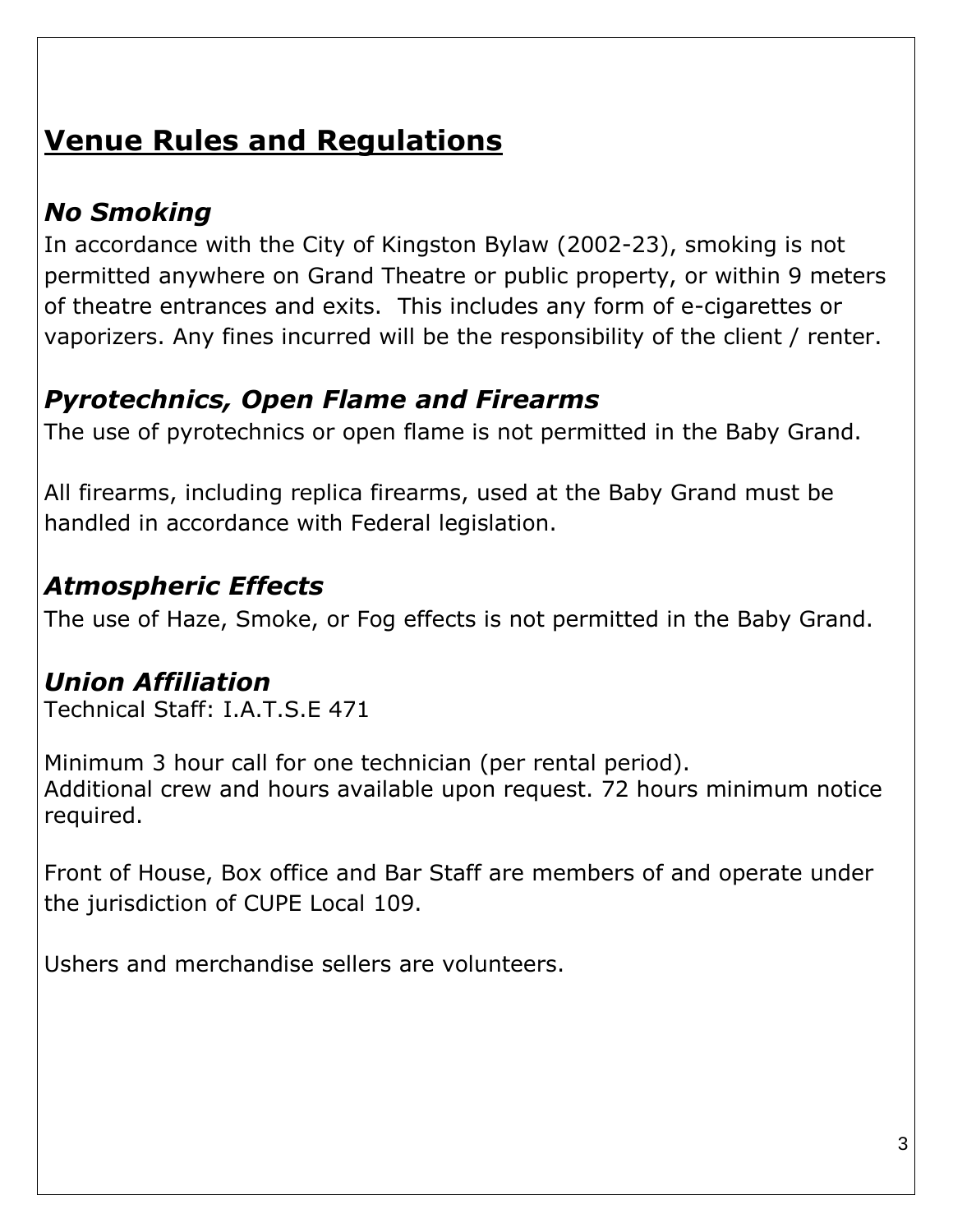# **Room Information**

#### *Seating Capacity*

All seating is flexible.

## **The maximum legal capacity of the room is 130 people.**

#### *Chair and Seating Riser Inventory:*

| <b>QUANTITY</b> | <b>ITEM</b>                                    | <b>REMARKS</b> |
|-----------------|------------------------------------------------|----------------|
| 102             | <b>Chairs</b>                                  |                |
|                 |                                                |                |
| 14              | RISER TOPS (3'x8') (.91 x2.44m)                |                |
| $\overline{4}$  | RISER TOPS (3'X6') (.91 x1.83 m)               |                |
|                 |                                                |                |
| 40              | $LEGS 8"$ (.2 m)<br><b>TALL</b>                | 4 PER RISER    |
| 40              | LEGS 16" (.4 m) TALL                           | 4 PER RISER    |
| 24              | LEGS 24" (.6m<br><b>TALL</b>                   | 4 PER RISER    |
|                 |                                                |                |
| $\overline{2}$  | STAIRS 16"/24" (2 steps)                       |                |
|                 |                                                |                |
| 6               | RAILINGS 3' (.91m) LONG                        |                |
| $\overline{2}$  | RAILING<br>6' (1.83m) LONG                     |                |
| $\overline{4}$  | <b>RAILING</b><br>(2.44m)<br>8'<br><b>LONG</b> |                |

#### *Stage Floor Material*

Sprung Hardwood on Masonite (Black)

#### *Soft Goods*

The room is equipped with curtain track on all four sides.

| <b>QTY</b> | <b>ITEM</b>              | <b>HEIGHT</b> | <b>WIDTH</b> | <b>FULLN</b> | <b>COLOUR</b>     |
|------------|--------------------------|---------------|--------------|--------------|-------------------|
|            |                          |               |              | <b>ESS</b>   |                   |
| 14         | <sup>1</sup> IFR Curtain | $15 - 0''$    | $8'$ -0"     | $0\%$        | Black 14oz Velour |
|            | Panels                   |               | Each Panel   |              |                   |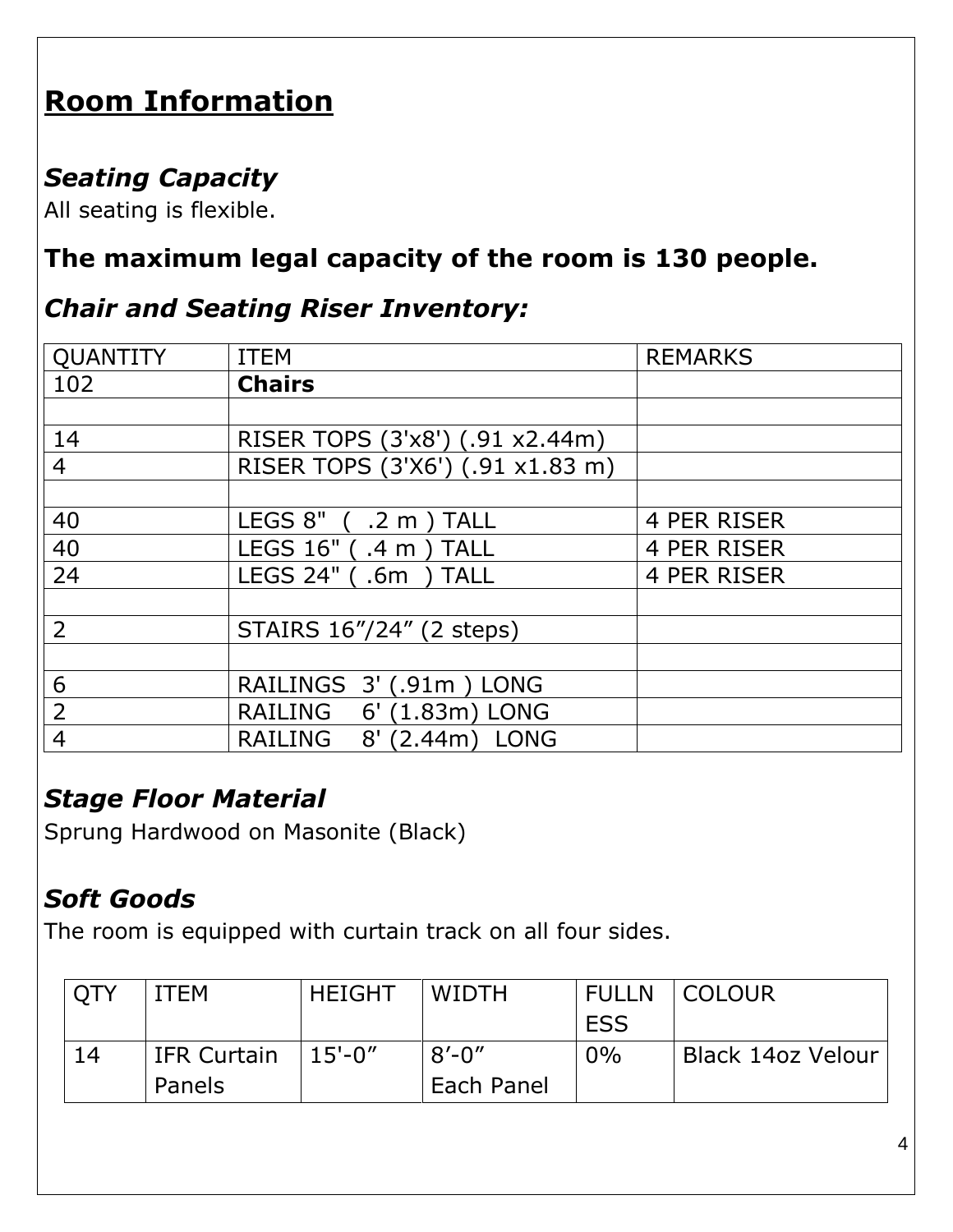#### *Communication*

**Clearcom system:** available, including three headsets and belt packs.

**Program Sound**: available

**FM Hearing Assist System**: available.

## *Artist Accommodation*

One dressing room, accommodating 10, located one flight up. The stage door is located at 218 Princess St. at the front of the theatre.

#### *Other Information*

There is loading access from the staircase on Princess Street.

## *Grid Load Rating (Per Roney Engineering)*

Total Load: 50 lb per lineal foot Point Load: 100 lb on any 4' length

#### *Room Dimensions:*

|                      | <b>IMPERIAL</b> | <b>METRIC</b> |  |
|----------------------|-----------------|---------------|--|
| <b>LENGTH</b>        |                 |               |  |
| Maximum              | 38'9"           | 11.81 m       |  |
| To Gallery Stairway  | 33'6''          | 10.21 m       |  |
|                      |                 |               |  |
| <b>WIDTH</b>         |                 |               |  |
| Maximum              | 38' 4 1/2"      | 11.70 m       |  |
| At full height       | 28'7''          | 8.71 m        |  |
| <b>Under Gallery</b> | 9'4''           | 2.84 m        |  |
|                      |                 |               |  |
| <b>HEIGHT</b>        |                 |               |  |
| To Lighting Grid     | 15'6"           | 4.72 m        |  |
| <b>To Ceiling</b>    | 19'6"           | 5.79 m        |  |
| Under gallery        | 7'8''           | 2.35 m        |  |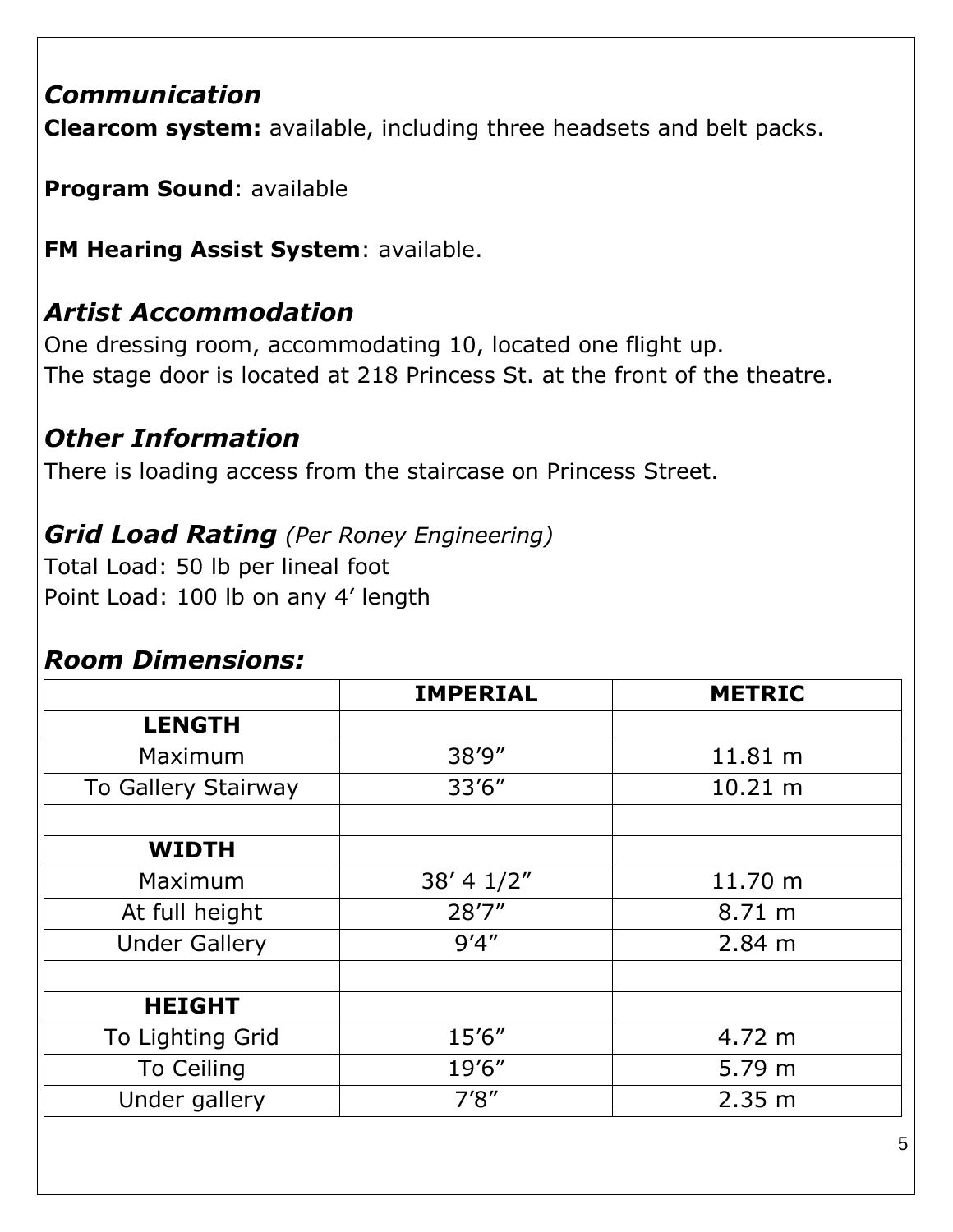

# **Lighting**

**Mounting Positions:** A grid with pipe at intervals of approximately 4'0" (1.22 m) covers the playing area.

**Circuits:** Dimmer per circuit system with 47 20 amp twistlock receptacles available for stage lighting.

- **Number of circuits at grid** 38
- **Number of circuits at floor** 9

**Dimmers:** 47 2.4kw ETC Dimmers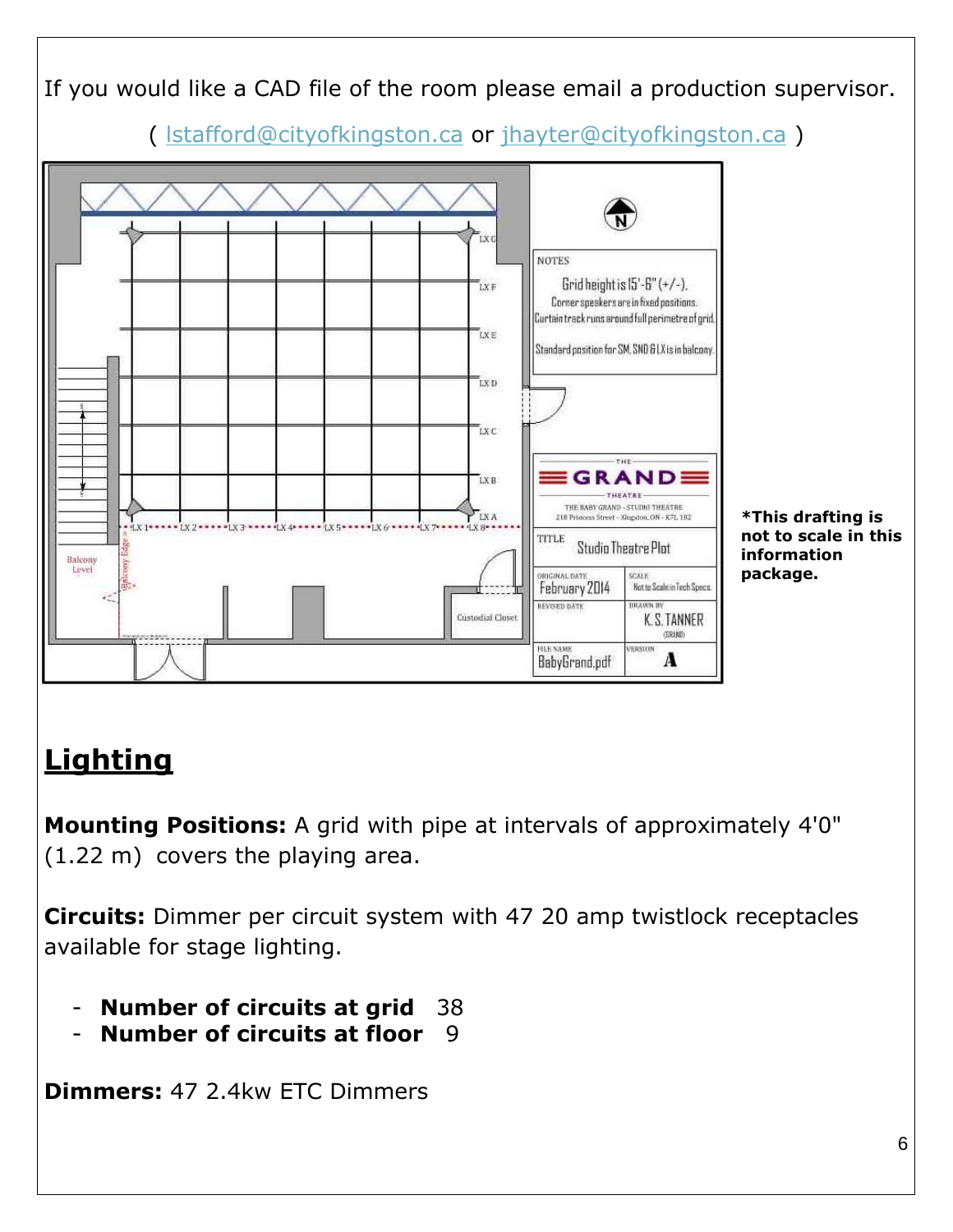#### **Control:** ETC ION

**Control Location:** Flexible, throughout room

#### *Available Lighting Instruments*

Please check with the production department for the latest information on instrument availability

|                | <b>QUANTITY   INSTRUMENT</b> | <b>MANUFACTURER   LAMP</b> |                  | <b>NOTES</b>        |
|----------------|------------------------------|----------------------------|------------------|---------------------|
| 36             | Source Four                  | <b>ETC</b>                 | 575 <sub>w</sub> | See Below           |
|                |                              |                            | <b>HPL</b>       |                     |
| 16             | 6" Fresnel                   | Altman                     | 500 <sub>w</sub> |                     |
|                |                              |                            | <b>BTL</b>       |                     |
| $\overline{4}$ | 7" Source Four               | <b>ETC</b>                 | 575 <sub>w</sub> |                     |
|                | Fresnel                      |                            | <b>HPL</b>       |                     |
| 6              | <b>Coloursource PAR</b>      | <b>ETC</b>                 | <b>LED</b>       |                     |
| $\overline{4}$ | 8" Fresnel                   | <b>Strand Patt 223</b>     | 1 <sub>kw</sub>  | Reserved for        |
|                |                              |                            | <b>BTR</b>       | <b>House Lights</b> |

#### *Accessories*

**Source 4 Lenses:** 24x36 degree lenses and 12x50 degree lenses (alternatives may be avail. by request)

- 12 male twistlock to female twistlock (25' to 30')
- 10 male twistlock to female twistlock (10')
- 15 male twistlock to female twistlock (5')
- 6 twofer cables, single male to female twistlock
- There is a reasonable stock of gobo holders, and Rosco & Lee Colours

## *House Lighting*

Dimmable house lighting is not part of the permanent fixtures of the room, and must be provided from the inventory.